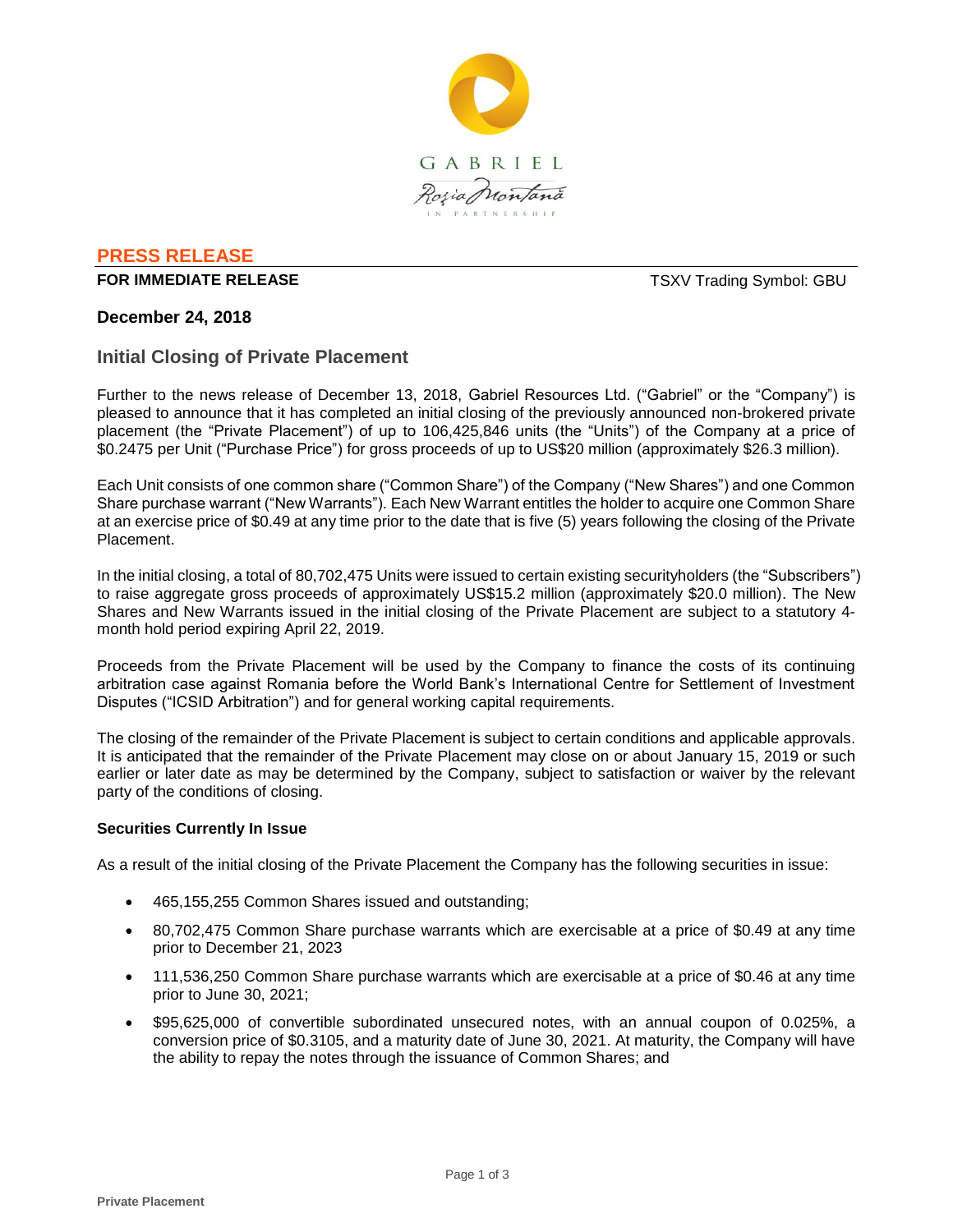- 95,625 arbitration value rights ("AVRs"), comprising:
	- 55,000 AVRs entitling the holders to a pro rata share of 7.5% of any proceeds arising from any monies received by the Company and/or any of its affiliates pursuant to any settlement or arbitral awards irrevocably made in its favour in relation to the ICSID Arbitration ("ICSID Award"), subject to a maximum aggregate entitlement of \$175 million among all holders of such AVRs; and
	- $\circ$  40,625 AVRs entitling the holders to a pro rata share of 5.54% of any proceeds arising from any ICSID Award, subject to a maximum aggregate entitlement of \$129.3 million among all holders of such AVRs.

The securities described herein have not been, and will not be, registered under the United States Securities Act of 1933, as amended (the "U.S. Securities Act"), or any state securities laws and accordingly may not be offered or sold within the United States or to "U.S. persons", as such term is defined in Regulation S promulgated under the U.S. Securities Act ("U.S. Persons"), except in compliance with the registration requirements of the U.S. Securities Act and applicable state securities requirements or pursuant to exemptions therefrom. This news release does not constitute an offer to sell or a solicitation of an offer to buy any of the Company's securities to, or for the account of benefit of, persons in the United States or U.S. Persons.

Further detail regarding the Private Placement can be found in the news release issued by the Company on December 13, 2018, which is available on the Company's website at www.gabrielresources.com and filed on SEDAR at www.sedar.com, and the material change report also filed on SEDAR dated the date hereof.

For information on this press release, please contact:

Dragos Tanase President & CEO Phone: +44 7799 469694 dt@gabrielresources.com Richard Brown Chief Commercial Officer Phone: +44 7748 760276 richard.brown@gabrielresources.com

*Neither TSX Venture Exchange nor its Regulation Services Provider (as that term is defined in policies of the TSX Venture Exchange) accepts responsibility for the adequacy or accuracy of this release.*

# **Further Information**

## **About Gabriel**

Gabriel is a Canadian resource company listed on the TSX Venture Exchange. The Company's principal focus has been the exploration and development of the Roșia Montană gold and silver project in Romania ("Roşia Montană Project"). The Roşia Montană Project, one of the largest undeveloped gold deposits in Europe, is situated in the South Apuseni Mountains of Transylvania, Romania, an historic and prolific mining district that since pre-Roman times has been mined intermittently for over 2,000 years. The exploitation license ("License") for the Roşia Montană Project is held by Roșia Montană Gold Corporation S.A., a Romanian company in which Gabriel owns an 80.69% equity interest, with the 19.31% balance held by Minvest Roșia Montană S.A., a Romanian state-owned mining company. It is anticipated that the Roşia Montană Project would bring over US\$24 billion (at US\$1,200/oz gold) to Romania as potential direct and indirect contribution to GDP and generate thousands of employment opportunities.

Upon obtaining the License in June 1999, the Group (as defined below) focused substantially all of their management and financial resources on the exploration, feasibility and subsequent development of the Roşia Montană Project. Despite the Company's fulfilment of its legal obligations and its development of the Roşia Montană Project as a high-quality, sustainable and environmentally-responsible mining project, using best available techniques, Romania has blocked and prevented implementation of the Roşia Montană Project without due process and without compensation. Accordingly, the Company's current core focus is the ICSID Arbitration. For more information please visit the Company's website at **www.gabrielresources.com**.

## **Forward-looking Statements**

This press release contains "forward-looking information" (also referred to as "forward-looking statements") within the meaning of applicable Canadian securities legislation. Forward-looking statements are provided for the purpose of providing information about management's current expectations and plans and allowing investors and others to get a better understanding of the Company's operating environment. All statements, other than statements of historical fact, are forward-looking statements.

In this press release, forward-looking statements are necessarily based upon a number of estimates and assumptions that, while considered reasonable by the Company at this time, are inherently subject to significant business, economic and competitive uncertainties and contingencies that may cause the Company's actual financial results, performance, or achievements to be materially different from those expressed or implied herein. Some of the material factors or assumptions used to develop forward-looking statements include, without limitation, the uncertainties associated with: the ICSID Arbitration, actions by the Romanian Government, conditions or events impacting the Company's ability to fund its operations (including but not limited to the completion of further funding noted above) or service its debt, exploration, development and operation of mining properties and the overall impact of misjudgments made in good faith in the course of preparing forward-looking information.